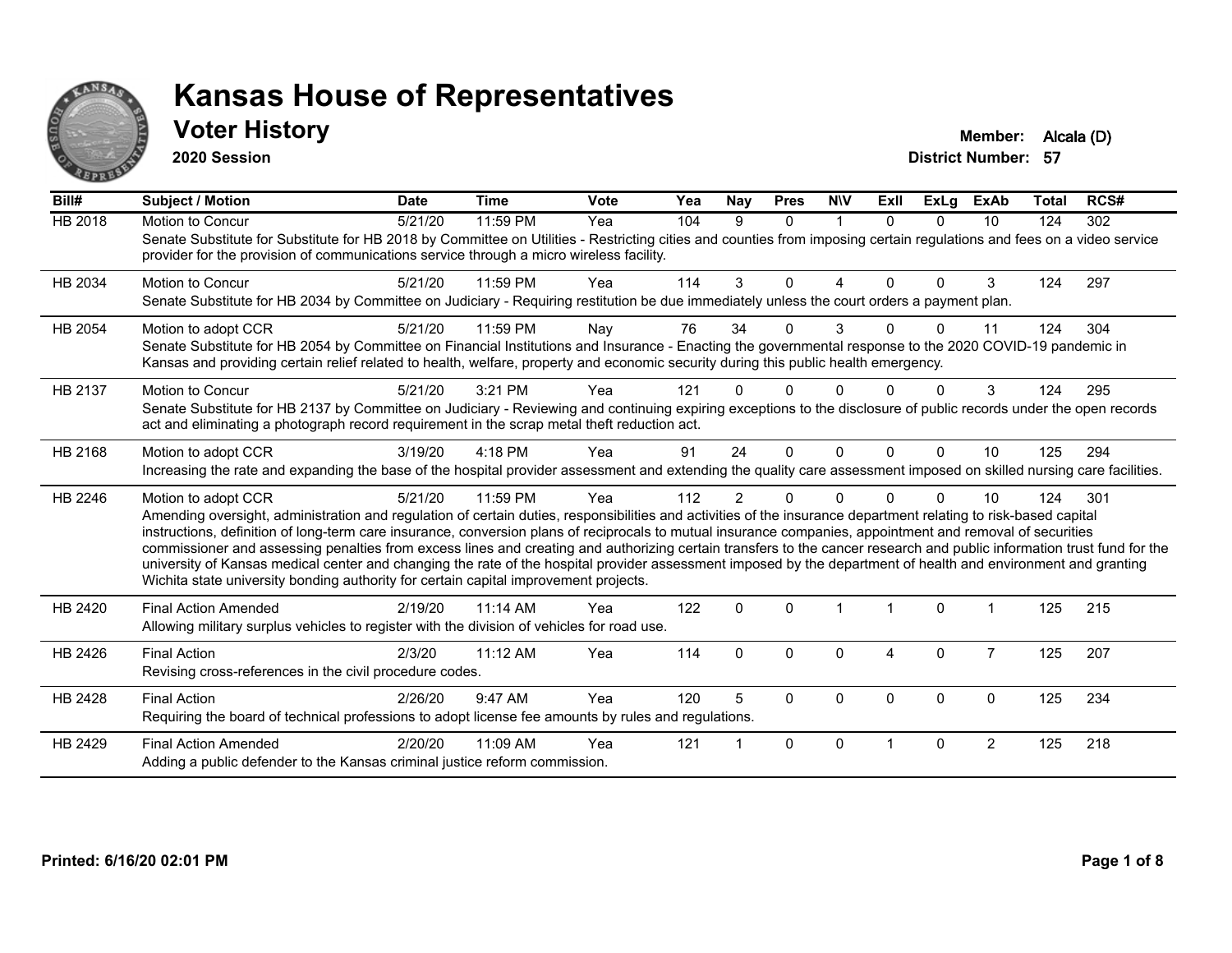

#### **Voter History Member: Alcala (D)**

**2020 Session**

| Bill#          | <b>Subject / Motion</b>                                                                                                                                                                                     | <b>Date</b> | <b>Time</b> | <b>Vote</b> | Yea | <b>Nay</b>   | <b>Pres</b>  | <b>NIV</b>   | ExII                 | ExLg         | <b>ExAb</b>    | <b>Total</b> | RCS# |
|----------------|-------------------------------------------------------------------------------------------------------------------------------------------------------------------------------------------------------------|-------------|-------------|-------------|-----|--------------|--------------|--------------|----------------------|--------------|----------------|--------------|------|
| HB 2432        | <b>Final Action Amended</b>                                                                                                                                                                                 | 2/20/20     | $11:10$ AM  | Yea         | 122 | $\Omega$     | $\mathbf{0}$ | $\Omega$     |                      | $\Omega$     | $\overline{2}$ | 125          | 219  |
|                | Creating the Kansas pesticide waste disposal program and allowing up to \$50,000 to be transferred annually from the Kansas agricultural remediation fund to a new<br>Kansas pesticide waste disposal fund. |             |             |             |     |              |              |              |                      |              |                |              |      |
| HB 2438        | <b>Final Action</b>                                                                                                                                                                                         | 2/26/20     | 9:48 AM     | Yea         | 125 | $\mathbf{0}$ | $\Omega$     | $\Omega$     | 0                    | $\Omega$     | $\mathbf{0}$   | 125          | 235  |
|                | Allowing certain exceptions to the confidentiality of state child death review board documents.                                                                                                             |             |             |             |     |              |              |              |                      |              |                |              |      |
| <b>HB 2447</b> | <b>Final Action Amended</b>                                                                                                                                                                                 | 2/20/20     | 11:16 AM    | Yea         | 83  | 39           | $\mathbf{0}$ | $\mathbf{0}$ | $\overline{1}$       | $\Omega$     | $\overline{2}$ | 125          | 220  |
|                | Changing how two-way electronic audio-visual communication is used in courts.                                                                                                                               |             |             |             |     |              |              |              |                      |              |                |              |      |
| HB 2448        | <b>Final Action Amended</b>                                                                                                                                                                                 | 2/19/20     | 11:15 AM    | Nay         | 98  | 25           | $\mathbf 0$  | $\mathbf 0$  | $\overline{1}$       | 0            | $\overline{1}$ | 125          | 216  |
|                | Changing penalties for crimes related to motor vehicles.                                                                                                                                                    |             |             |             |     |              |              |              |                      |              |                |              |      |
| HB 2449        | <b>Final Action</b>                                                                                                                                                                                         | 2/20/20     | 11:17 AM    | Yea         | 99  | 23           | $\mathbf{0}$ | $\mathbf{0}$ | $\blacktriangleleft$ | $\Omega$     | $\overline{2}$ | 125          | 221  |
|                | Changing the requirements for board of indigents' defense services appointments.                                                                                                                            |             |             |             |     |              |              |              |                      |              |                |              |      |
| HB 2451        | <b>Final Action</b>                                                                                                                                                                                         | 2/20/20     | 11:18 AM    | Yea         | 122 | $\Omega$     | $\mathbf{0}$ | $\Omega$     | $\blacktriangleleft$ | $\Omega$     | $\overline{2}$ | 125          | 222  |
|                | Amending Kansas department of agriculture division of animal health license, permit and registration renewal deadlines.                                                                                     |             |             |             |     |              |              |              |                      |              |                |              |      |
| HB 2452        | <b>Final Action</b>                                                                                                                                                                                         | 2/26/20     | 9:49 AM     | Yea         | 125 | $\mathbf{0}$ | $\mathbf{0}$ | $\mathbf 0$  | $\Omega$             | 0            | $\mathbf 0$    | 125          | 236  |
|                | Creating the Kansas reading readiness act.                                                                                                                                                                  |             |             |             |     |              |              |              |                      |              |                |              |      |
| HB 2454        | <b>Final Action Amended</b>                                                                                                                                                                                 | 2/19/20     | 11:17 AM    | Yea         | 114 | 9            | $\mathbf{0}$ | $\Omega$     |                      | $\Omega$     | $\overline{1}$ | 125          | 217  |
|                | Self-storage unit rentals; sales and towing of property for nonpayment of rent or abandonment; contractual value of property.                                                                               |             |             |             |     |              |              |              |                      |              |                |              |      |
| HB 2456        | <b>Final Action</b>                                                                                                                                                                                         | 2/26/20     | 9:50 AM     | Yea         | 124 |              | $\Omega$     | $\Omega$     | $\Omega$             | $\Omega$     | $\mathbf{0}$   | 125          | 237  |
|                | Clarifying the definition of the term "possession" in the Kansas criminal code.                                                                                                                             |             |             |             |     |              |              |              |                      |              |                |              |      |
| HB 2462        | <b>Final Action</b>                                                                                                                                                                                         | 2/26/20     | 9:51 AM     | Yea         | 125 | $\Omega$     | $\mathbf 0$  | 0            | $\Omega$             | $\Omega$     | $\mathbf 0$    | 125          | 238  |
|                | Updating provisions related to the Kansas department of agriculture division of conservation.                                                                                                               |             |             |             |     |              |              |              |                      |              |                |              |      |
| HB 2463        | <b>Final Action Amended</b>                                                                                                                                                                                 | 2/26/20     | 9:52 AM     | Yea         | 125 | $\mathbf{0}$ | $\mathbf{0}$ | $\mathbf{0}$ | $\Omega$             | $\Omega$     | $\mathbf{0}$   | 125          | 239  |
|                | Amending the Kansas pesticide law's licensure requirements and the Kansas chemigation safety law's permittee requirements.                                                                                  |             |             |             |     |              |              |              |                      |              |                |              |      |
| HB 2464        | <b>Final Action Amended</b>                                                                                                                                                                                 | 2/26/20     | 9:53 AM     | Yea         | 121 |              | $\Omega$     | $\Omega$     | <sup>0</sup>         | $\Omega$     | $\mathbf{0}$   | 125          | 240  |
|                | Updating egg repacking requirements for retailers.                                                                                                                                                          |             |             |             |     |              |              |              |                      |              |                |              |      |
| HB 2466        | <b>Final Action</b>                                                                                                                                                                                         | 2/10/20     | 11:10 AM    | Yea         | 118 |              | $\Omega$     |              | $\mathcal{P}$        | $\mathbf{0}$ | 3              | 125          | 212  |
|                | Enacting the Kansas taxpayer protection act; requiring the signature and tax identification number of paid tax return preparers on income tax returns; authorizing                                          |             |             |             |     |              |              |              |                      |              |                |              |      |
|                | actions to enjoin paid tax return preparers from engaging in certain conduct.                                                                                                                               |             |             |             |     |              |              |              |                      |              |                |              |      |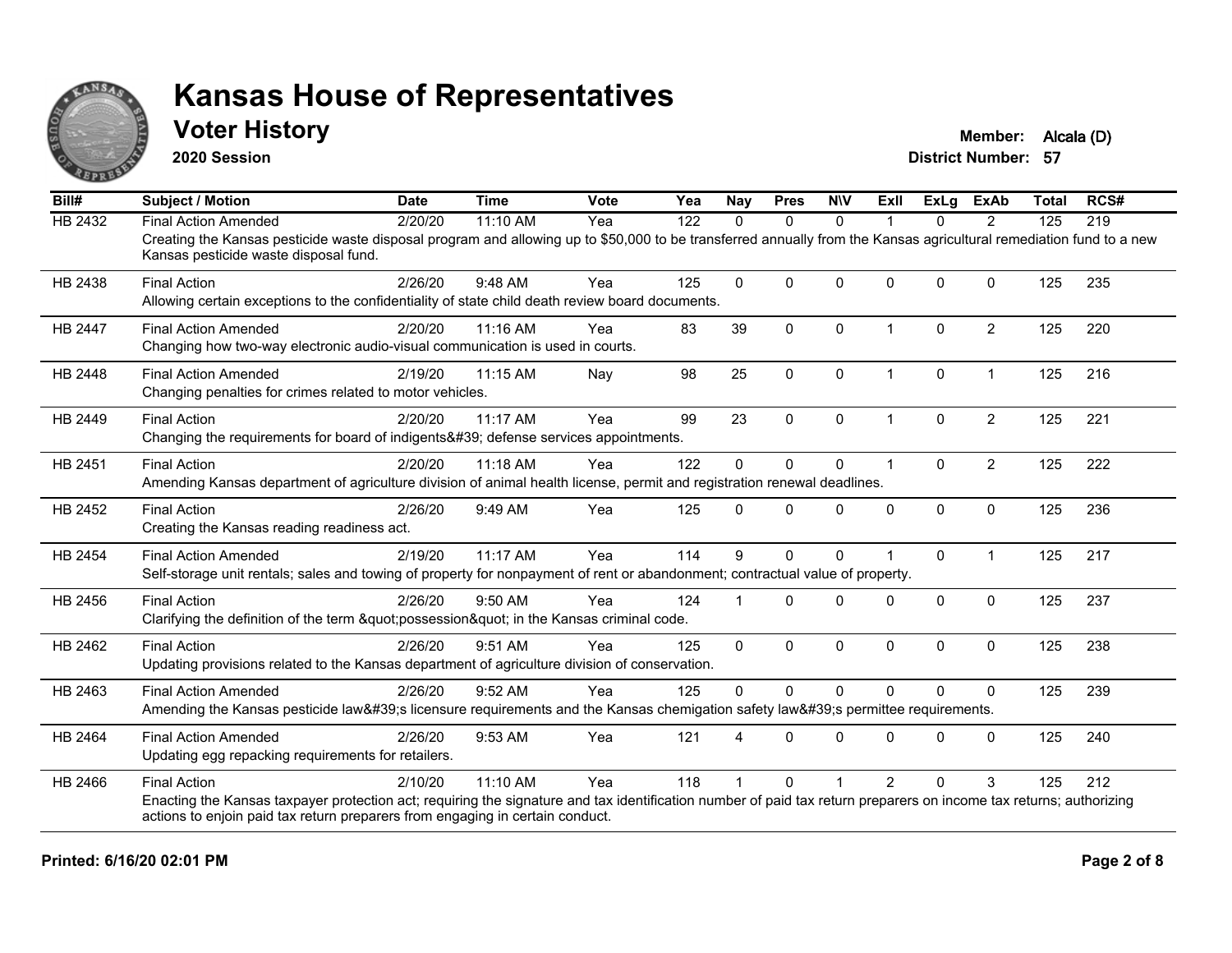

### **Voter History Member:** Alcala (D)

**2020 Session**

| Bill#                                                                                                  | <b>Subject / Motion</b>                                                                                                                                                                 | <b>Date</b> | <b>Time</b> | Vote                                                                                                                                                                                                                                                                                                                                                                                                                                                                                                                                                                                                                                                                                                                                                                                                                                                                                                                                                                                                                                                                                                                                                                                                                                                                                                                                                                                                                                                                                                                                                                                                                                                                                                                                                                                                                                                                                                                                                                                      | $\overline{Y}$ ea | Nay             | <b>Pres</b>  | <b>NIV</b> | ExII     | ExLa           | <b>ExAb</b> | <b>Total</b> | RCS# |
|--------------------------------------------------------------------------------------------------------|-----------------------------------------------------------------------------------------------------------------------------------------------------------------------------------------|-------------|-------------|-------------------------------------------------------------------------------------------------------------------------------------------------------------------------------------------------------------------------------------------------------------------------------------------------------------------------------------------------------------------------------------------------------------------------------------------------------------------------------------------------------------------------------------------------------------------------------------------------------------------------------------------------------------------------------------------------------------------------------------------------------------------------------------------------------------------------------------------------------------------------------------------------------------------------------------------------------------------------------------------------------------------------------------------------------------------------------------------------------------------------------------------------------------------------------------------------------------------------------------------------------------------------------------------------------------------------------------------------------------------------------------------------------------------------------------------------------------------------------------------------------------------------------------------------------------------------------------------------------------------------------------------------------------------------------------------------------------------------------------------------------------------------------------------------------------------------------------------------------------------------------------------------------------------------------------------------------------------------------------------|-------------------|-----------------|--------------|------------|----------|----------------|-------------|--------------|------|
| <b>HB 2467</b>                                                                                         | <b>Final Action Amended</b>                                                                                                                                                             | 2/7/20      | 4:10 PM     | ExLg                                                                                                                                                                                                                                                                                                                                                                                                                                                                                                                                                                                                                                                                                                                                                                                                                                                                                                                                                                                                                                                                                                                                                                                                                                                                                                                                                                                                                                                                                                                                                                                                                                                                                                                                                                                                                                                                                                                                                                                      | 105               | $\overline{15}$ | $\mathbf{0}$ | 3          | $\Omega$ | $\overline{2}$ | 0           | 125          | 211  |
|                                                                                                        |                                                                                                                                                                                         |             |             |                                                                                                                                                                                                                                                                                                                                                                                                                                                                                                                                                                                                                                                                                                                                                                                                                                                                                                                                                                                                                                                                                                                                                                                                                                                                                                                                                                                                                                                                                                                                                                                                                                                                                                                                                                                                                                                                                                                                                                                           |                   |                 |              |            |          |                |             |              |      |
| HB 2469<br>HB 2470<br>HB 2479<br>HB 2480<br><b>HB 2487</b><br>HB 2490<br>HB 2495<br>HB 2496<br>HB 2500 | <b>Final Action Amended</b>                                                                                                                                                             | 2/26/20     | 9:54 AM     | Yea                                                                                                                                                                                                                                                                                                                                                                                                                                                                                                                                                                                                                                                                                                                                                                                                                                                                                                                                                                                                                                                                                                                                                                                                                                                                                                                                                                                                                                                                                                                                                                                                                                                                                                                                                                                                                                                                                                                                                                                       | 120               | 5               | $\Omega$     | $\Omega$   | $\Omega$ | 0              | $\Omega$    | 125          | 241  |
|                                                                                                        |                                                                                                                                                                                         |             |             |                                                                                                                                                                                                                                                                                                                                                                                                                                                                                                                                                                                                                                                                                                                                                                                                                                                                                                                                                                                                                                                                                                                                                                                                                                                                                                                                                                                                                                                                                                                                                                                                                                                                                                                                                                                                                                                                                                                                                                                           |                   |                 |              |            |          |                |             |              |      |
|                                                                                                        | <b>Final Action</b>                                                                                                                                                                     | 2/26/20     | 9:55 AM     | Yea                                                                                                                                                                                                                                                                                                                                                                                                                                                                                                                                                                                                                                                                                                                                                                                                                                                                                                                                                                                                                                                                                                                                                                                                                                                                                                                                                                                                                                                                                                                                                                                                                                                                                                                                                                                                                                                                                                                                                                                       | 125               | $\mathbf{0}$    | $\Omega$     | $\Omega$   | $\Omega$ | $\mathbf 0$    | $\Omega$    | 125          | 242  |
|                                                                                                        | Clarifying jurisdiction and supervision of offenders in a certified drug abuse treatment program.                                                                                       |             |             | Removing the spousal exception from sexual battery and requiring a domestic violence offender assessment on a first conviction of domestic battery.<br>Extending terminal medical release to inmates in the custody of the department of corrections with a condition likely to cause death within 120 days.<br>$\Omega$<br>$\Omega$<br>$\mathbf 0$<br>$\mathbf{0}$<br>0<br>$\mathbf 0$<br>125<br>243<br>Yea<br>125<br>$\mathbf{0}$<br>$\Omega$<br>125<br>244<br>Yea<br>125<br>$\Omega$<br>$\Omega$<br>$\Omega$<br>$\Omega$<br>118<br>$\overline{7}$<br>0<br>$\mathbf{0}$<br>$\Omega$<br>$\Omega$<br>$\Omega$<br>125<br>262<br>Yea<br>Including emotional disability rather than emotional disturbance in the definitions of "children with disabilities" and "individuals with disabilities. "<br>$\overline{2}$<br>Yea<br>118<br>$\Omega$<br>$\Omega$<br>0<br>125<br>276<br>4<br>245<br>125<br>$\mathbf{0}$<br>$\Omega$<br>$\mathbf{0}$<br>$\Omega$<br>$\Omega$<br>$\Omega$<br>125<br>Yea<br>Authorizing the crime victims compensation board to waive application time restrictions for a victim of a sexually violent crime to receive compensation for mental<br>Yea<br>125<br>$\mathbf{0}$<br>$\Omega$<br>125<br>246<br>$\Omega$<br>$\Omega$<br>$\Omega$<br>$\Omega$<br>Authorizing court services officers and community corrections officers to provide a certification of identification to offenders.<br>Yea<br>122<br>0<br>$\overline{2}$<br>125<br>226<br><sup>0</sup><br>$\Omega$<br>$\Omega$<br>Amending the Kansas power of attorney act regarding the form of a power of attorney and the duties of third parties relying and acting on a power of attorney.<br>119<br>3<br>$\Omega$<br>2<br>Yea<br>$\Omega$<br>$\Omega$<br>125<br>223<br>Allowing salvage vehicle pools to apply for ownership documents for vehicles that are disclaimed by insurance companies.<br>125<br>$\mathbf 0$<br>$\Omega$<br>125<br>247<br>Yea<br>$\Omega$<br>$\Omega$<br>$\Omega$<br>$\Omega$ |                   |                 |              |            |          |                |             |              |      |
|                                                                                                        | <b>Final Action</b>                                                                                                                                                                     | 2/26/20     | 9:56 AM     |                                                                                                                                                                                                                                                                                                                                                                                                                                                                                                                                                                                                                                                                                                                                                                                                                                                                                                                                                                                                                                                                                                                                                                                                                                                                                                                                                                                                                                                                                                                                                                                                                                                                                                                                                                                                                                                                                                                                                                                           |                   |                 |              |            |          |                |             |              |      |
|                                                                                                        | Codifying the NAIC corporate governance model regulation into statute.                                                                                                                  |             |             |                                                                                                                                                                                                                                                                                                                                                                                                                                                                                                                                                                                                                                                                                                                                                                                                                                                                                                                                                                                                                                                                                                                                                                                                                                                                                                                                                                                                                                                                                                                                                                                                                                                                                                                                                                                                                                                                                                                                                                                           |                   |                 |              |            |          |                |             |              |      |
|                                                                                                        | <b>Final Action</b>                                                                                                                                                                     | 2/26/20     | 9:57 AM     |                                                                                                                                                                                                                                                                                                                                                                                                                                                                                                                                                                                                                                                                                                                                                                                                                                                                                                                                                                                                                                                                                                                                                                                                                                                                                                                                                                                                                                                                                                                                                                                                                                                                                                                                                                                                                                                                                                                                                                                           |                   |                 |              |            |          |                |             |              |      |
|                                                                                                        | Updating the definition of long-term care insurance contained in the long-term care insurance act.                                                                                      |             |             |                                                                                                                                                                                                                                                                                                                                                                                                                                                                                                                                                                                                                                                                                                                                                                                                                                                                                                                                                                                                                                                                                                                                                                                                                                                                                                                                                                                                                                                                                                                                                                                                                                                                                                                                                                                                                                                                                                                                                                                           |                   |                 |              |            |          |                |             |              |      |
|                                                                                                        | <b>Emergency Final Action</b>                                                                                                                                                           | 2/26/20     | 4:22 PM     |                                                                                                                                                                                                                                                                                                                                                                                                                                                                                                                                                                                                                                                                                                                                                                                                                                                                                                                                                                                                                                                                                                                                                                                                                                                                                                                                                                                                                                                                                                                                                                                                                                                                                                                                                                                                                                                                                                                                                                                           |                   |                 |              |            |          |                |             |              |      |
|                                                                                                        |                                                                                                                                                                                         |             |             |                                                                                                                                                                                                                                                                                                                                                                                                                                                                                                                                                                                                                                                                                                                                                                                                                                                                                                                                                                                                                                                                                                                                                                                                                                                                                                                                                                                                                                                                                                                                                                                                                                                                                                                                                                                                                                                                                                                                                                                           |                   |                 |              |            |          |                |             |              |      |
|                                                                                                        | <b>Final Action</b>                                                                                                                                                                     | 3/12/20     | 11:21 AM    |                                                                                                                                                                                                                                                                                                                                                                                                                                                                                                                                                                                                                                                                                                                                                                                                                                                                                                                                                                                                                                                                                                                                                                                                                                                                                                                                                                                                                                                                                                                                                                                                                                                                                                                                                                                                                                                                                                                                                                                           |                   |                 |              |            |          |                |             |              |      |
|                                                                                                        | Kansas corporation NOL carryforward extension.                                                                                                                                          |             |             |                                                                                                                                                                                                                                                                                                                                                                                                                                                                                                                                                                                                                                                                                                                                                                                                                                                                                                                                                                                                                                                                                                                                                                                                                                                                                                                                                                                                                                                                                                                                                                                                                                                                                                                                                                                                                                                                                                                                                                                           |                   |                 |              |            |          |                |             |              |      |
|                                                                                                        | <b>Final Action</b>                                                                                                                                                                     | 2/26/20     | 9:58 AM     |                                                                                                                                                                                                                                                                                                                                                                                                                                                                                                                                                                                                                                                                                                                                                                                                                                                                                                                                                                                                                                                                                                                                                                                                                                                                                                                                                                                                                                                                                                                                                                                                                                                                                                                                                                                                                                                                                                                                                                                           |                   |                 |              |            |          |                |             |              |      |
|                                                                                                        |                                                                                                                                                                                         |             |             |                                                                                                                                                                                                                                                                                                                                                                                                                                                                                                                                                                                                                                                                                                                                                                                                                                                                                                                                                                                                                                                                                                                                                                                                                                                                                                                                                                                                                                                                                                                                                                                                                                                                                                                                                                                                                                                                                                                                                                                           |                   |                 |              |            |          |                |             |              |      |
|                                                                                                        | health counseling.                                                                                                                                                                      |             |             |                                                                                                                                                                                                                                                                                                                                                                                                                                                                                                                                                                                                                                                                                                                                                                                                                                                                                                                                                                                                                                                                                                                                                                                                                                                                                                                                                                                                                                                                                                                                                                                                                                                                                                                                                                                                                                                                                                                                                                                           |                   |                 |              |            |          |                |             |              |      |
|                                                                                                        | <b>Final Action</b>                                                                                                                                                                     | 2/26/20     | 9:59 AM     |                                                                                                                                                                                                                                                                                                                                                                                                                                                                                                                                                                                                                                                                                                                                                                                                                                                                                                                                                                                                                                                                                                                                                                                                                                                                                                                                                                                                                                                                                                                                                                                                                                                                                                                                                                                                                                                                                                                                                                                           |                   |                 |              |            |          |                |             |              |      |
|                                                                                                        |                                                                                                                                                                                         |             |             |                                                                                                                                                                                                                                                                                                                                                                                                                                                                                                                                                                                                                                                                                                                                                                                                                                                                                                                                                                                                                                                                                                                                                                                                                                                                                                                                                                                                                                                                                                                                                                                                                                                                                                                                                                                                                                                                                                                                                                                           |                   |                 |              |            |          |                |             |              |      |
|                                                                                                        | <b>Emergency Final Action Amended</b>                                                                                                                                                   | 2/20/20     | 11:48 AM    |                                                                                                                                                                                                                                                                                                                                                                                                                                                                                                                                                                                                                                                                                                                                                                                                                                                                                                                                                                                                                                                                                                                                                                                                                                                                                                                                                                                                                                                                                                                                                                                                                                                                                                                                                                                                                                                                                                                                                                                           |                   |                 |              |            |          |                |             |              |      |
|                                                                                                        |                                                                                                                                                                                         |             |             |                                                                                                                                                                                                                                                                                                                                                                                                                                                                                                                                                                                                                                                                                                                                                                                                                                                                                                                                                                                                                                                                                                                                                                                                                                                                                                                                                                                                                                                                                                                                                                                                                                                                                                                                                                                                                                                                                                                                                                                           |                   |                 |              |            |          |                |             |              |      |
| HB 2501                                                                                                | <b>Final Action Amended</b>                                                                                                                                                             | 2/20/20     | 11:19 AM    |                                                                                                                                                                                                                                                                                                                                                                                                                                                                                                                                                                                                                                                                                                                                                                                                                                                                                                                                                                                                                                                                                                                                                                                                                                                                                                                                                                                                                                                                                                                                                                                                                                                                                                                                                                                                                                                                                                                                                                                           |                   |                 |              |            |          |                |             |              |      |
|                                                                                                        |                                                                                                                                                                                         |             |             |                                                                                                                                                                                                                                                                                                                                                                                                                                                                                                                                                                                                                                                                                                                                                                                                                                                                                                                                                                                                                                                                                                                                                                                                                                                                                                                                                                                                                                                                                                                                                                                                                                                                                                                                                                                                                                                                                                                                                                                           |                   |                 |              |            |          |                |             |              |      |
| HB 2503                                                                                                | <b>Final Action Amended</b>                                                                                                                                                             | 2/26/20     | 10:00 AM    |                                                                                                                                                                                                                                                                                                                                                                                                                                                                                                                                                                                                                                                                                                                                                                                                                                                                                                                                                                                                                                                                                                                                                                                                                                                                                                                                                                                                                                                                                                                                                                                                                                                                                                                                                                                                                                                                                                                                                                                           |                   |                 |              |            |          |                |             |              |      |
|                                                                                                        | Authorizing the transfer of \$268,412,000 from the state general fund to the KPERS fund during fiscal year 2020 and eliminating certain level-dollar employer<br>contribution payments. |             |             |                                                                                                                                                                                                                                                                                                                                                                                                                                                                                                                                                                                                                                                                                                                                                                                                                                                                                                                                                                                                                                                                                                                                                                                                                                                                                                                                                                                                                                                                                                                                                                                                                                                                                                                                                                                                                                                                                                                                                                                           |                   |                 |              |            |          |                |             |              |      |
| <b>HB 2506</b>                                                                                         | <b>EFA Sub Bill Amended</b>                                                                                                                                                             | 2/26/20     | $4:26$ PM   | Yea                                                                                                                                                                                                                                                                                                                                                                                                                                                                                                                                                                                                                                                                                                                                                                                                                                                                                                                                                                                                                                                                                                                                                                                                                                                                                                                                                                                                                                                                                                                                                                                                                                                                                                                                                                                                                                                                                                                                                                                       | 123               | $\mathfrak{D}$  | $\Omega$     | $\Omega$   | $\Omega$ | $\Omega$       | $\Omega$    | 125          | 265  |
|                                                                                                        | Expanding the military spouse and servicemember's expedited licensure law to certain other license, certificate or registration applicants.                                             |             |             |                                                                                                                                                                                                                                                                                                                                                                                                                                                                                                                                                                                                                                                                                                                                                                                                                                                                                                                                                                                                                                                                                                                                                                                                                                                                                                                                                                                                                                                                                                                                                                                                                                                                                                                                                                                                                                                                                                                                                                                           |                   |                 |              |            |          |                |             |              |      |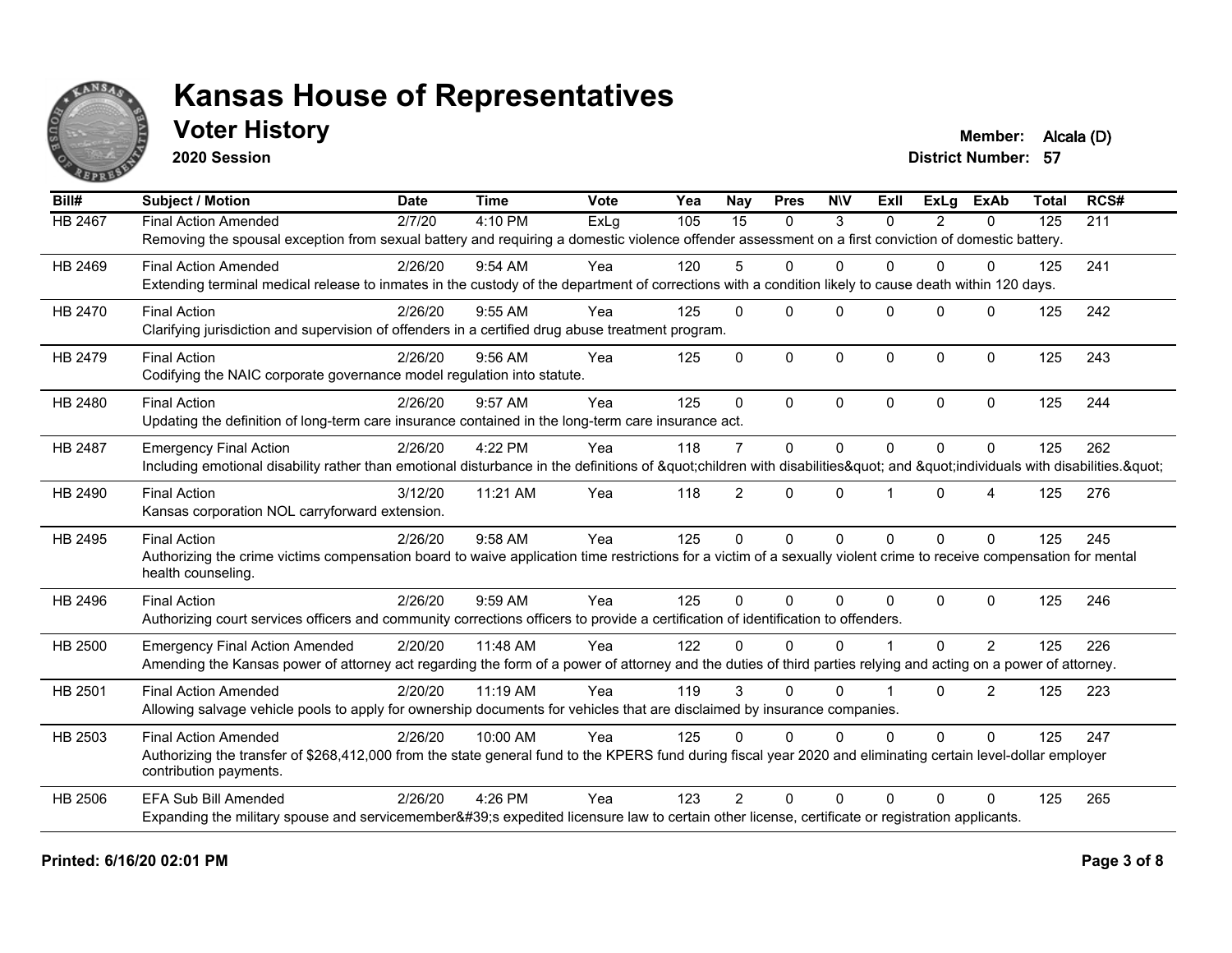

## **Voter History Member:** Alcala (D)

**2020 Session**

| Bill#          | <b>Subject / Motion</b>                                                                                                                                                                                                                                                                                                                                                                                                                                                                                                                             | <b>Date</b>      | <b>Time</b> | <b>Vote</b> | Yea | Nay            | <b>Pres</b>    | <b>NIV</b>   | ExII           | <b>ExLg</b> | <b>ExAb</b>    | <b>Total</b> | RCS# |
|----------------|-----------------------------------------------------------------------------------------------------------------------------------------------------------------------------------------------------------------------------------------------------------------------------------------------------------------------------------------------------------------------------------------------------------------------------------------------------------------------------------------------------------------------------------------------------|------------------|-------------|-------------|-----|----------------|----------------|--------------|----------------|-------------|----------------|--------------|------|
| <b>HB 2507</b> | <b>Final Action Amended</b><br>Liability protection for businesses that participate in high school work-based learning programs.                                                                                                                                                                                                                                                                                                                                                                                                                    | $\sqrt{2/26/20}$ | 10:01 AM    | Nay         | 97  | 27             | $\overline{1}$ | $\mathbf{0}$ | $\Omega$       | $\Omega$    | $\Omega$       | 125          | 248  |
| HB 2509        | <b>Emergency Final Action</b><br>Vacating certain blocks in the original town plat set aside for a college and a park of the city of Americus and vesting fee simple title in the city.                                                                                                                                                                                                                                                                                                                                                             | 2/26/20          | 4:22 PM     | Yea         | 122 | 3              | $\mathbf{0}$   | $\Omega$     | 0              | $\Omega$    | 0              | 125          | 263  |
| HB 2510        | <b>Emergency Final Action</b><br>Special districts may be dissolved and responsibilities assumed by a city.                                                                                                                                                                                                                                                                                                                                                                                                                                         | 2/26/20          | 4:29 PM     | Yea         | 122 | 3              | $\Omega$       | $\Omega$     | <sup>0</sup>   | $\Omega$    | 0              | 125          | 267  |
| HB 2510        | Motion to adopt CCR<br>Creating the Kansas promise scholarship act; requiring a Kansas foster care children annual academic report card; authorizing the state board of regents on behalf of<br>Kansas state university to sell certain real property in Saline county; providing payment or waiver of tuition for certain dually or concurrently enrolled students;<br>authorizing the practice of the healing arts by healing arts school clinics; providing ACT college entrance exams and workkeys assessments to nonpublic school<br>students. | 5/21/20          | 11:59 PM    | Yea         | 110 | 3              | $\mathbf{0}$   |              | <sup>n</sup>   | $\Omega$    | 10             | 124          | 300  |
| HB 2515        | <b>Emergency Final Action Amended</b><br>Creating the Kansas promise scholarship program.                                                                                                                                                                                                                                                                                                                                                                                                                                                           | 2/20/20          | 11:47 AM    | Yea         | 116 | 6              | $\Omega$       | $\Omega$     | $\overline{1}$ | $\Omega$    | $\overline{2}$ | 125          | 225  |
| HB 2516        | <b>Final Action Amended</b><br>Enacting the first-time home buyer savings account act.                                                                                                                                                                                                                                                                                                                                                                                                                                                              | 2/26/20          | 10:03 AM    | Yea         | 123 | $\overline{2}$ | $\mathbf{0}$   | $\mathbf{0}$ | $\Omega$       | $\Omega$    | $\mathbf{0}$   | 125          | 249  |
| HB 2518        | <b>Final Action</b><br>Counting any crime with a domestic violence designation as a prior conviction under domestic battery.                                                                                                                                                                                                                                                                                                                                                                                                                        | 2/26/20          | 10:04 AM    | Yea         | 125 | $\Omega$       | $\mathbf{0}$   | $\mathbf{0}$ | $\Omega$       | $\Omega$    | $\mathbf{0}$   | 125          | 250  |
| HB 2521        | <b>Emergency Final Action Amended</b><br>Enacting the revised uniform athlete agents act.                                                                                                                                                                                                                                                                                                                                                                                                                                                           | 2/20/20          | 11:49 AM    | Yea         | 122 | $\Omega$       | $\mathbf 0$    | $\Omega$     |                | $\Omega$    | $\overline{2}$ | 125          | 227  |
| HB 2524        | <b>Final Action</b><br>Updating motor carrier laws and regulation of motor carriers by the state corporation commission.                                                                                                                                                                                                                                                                                                                                                                                                                            | 2/17/20          | 11:24 AM    | Yea         | 118 | $\Omega$       | $\Omega$       | $\Omega$     | 3              | $\Omega$    | $\overline{4}$ | 125          | 213  |
| HB 2528        | <b>Final Action</b><br>Providing for all vehicles more than 35 years old to qualify as an antique vehicle.                                                                                                                                                                                                                                                                                                                                                                                                                                          | 2/26/20          | 10:05 AM    | Yea         | 124 | $\mathbf{1}$   | $\mathbf{0}$   | $\mathbf{0}$ | $\Omega$       | $\Omega$    | $\mathbf{0}$   | 125          | 251  |
| HB 2540        | <b>Emergency Final Action Amended</b><br>Requiring moneys attributable to at-risk student weighting be expended for approved at-risk educational programs.                                                                                                                                                                                                                                                                                                                                                                                          | 2/26/20          | 4:37 PM     | Yea         | 111 | 14             | $\Omega$       | $\Omega$     | $\mathbf{0}$   | 0           | $\mathbf 0$    | 125          | 274  |
| HB 2546        | <b>Final Action</b><br>Creating the crime of sexual extortion and adding the crime to the Kansas offender registration act.                                                                                                                                                                                                                                                                                                                                                                                                                         | 2/26/20          | 10:06 AM    | Yea         | 125 | 0              | $\Omega$       | $\mathbf 0$  | $\Omega$       | $\mathbf 0$ | $\mathbf 0$    | 125          | 252  |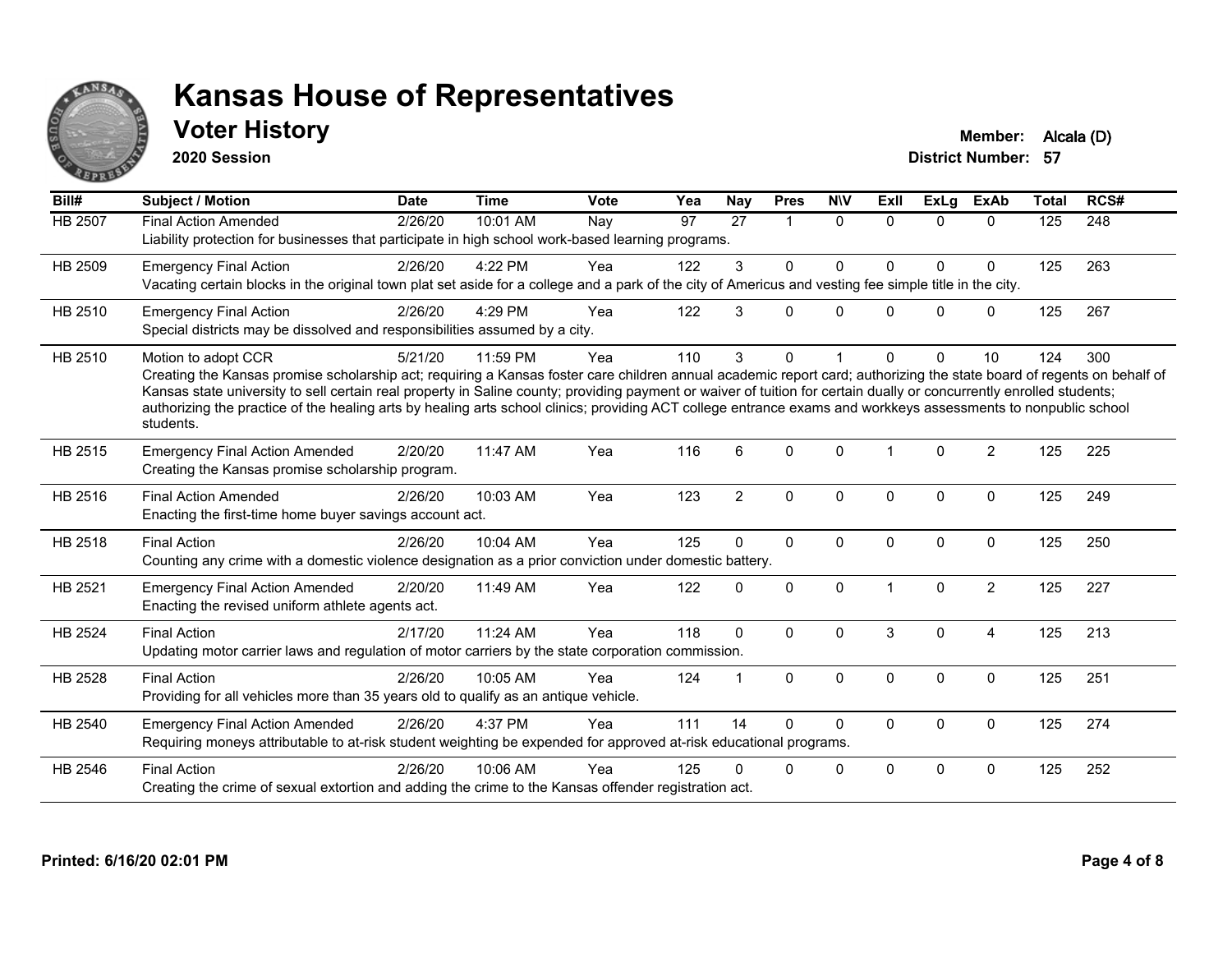

## **Voter History Member:** Alcala (D)

**2020 Session**

| Bill#          | <b>Subject / Motion</b>                                                                                                                                                                                                                                                                                         | <b>Date</b> | <b>Time</b> | <b>Vote</b> | Yea | <b>Nay</b>     | <b>Pres</b>  | <b>NIV</b>   | ExII           | ExLg         | <b>ExAb</b>    | <b>Total</b> | RCS# |
|----------------|-----------------------------------------------------------------------------------------------------------------------------------------------------------------------------------------------------------------------------------------------------------------------------------------------------------------|-------------|-------------|-------------|-----|----------------|--------------|--------------|----------------|--------------|----------------|--------------|------|
| HB 2547        | <b>Final Action Amended</b><br>Making changes to suspended drivers' license requirements.                                                                                                                                                                                                                       | 2/26/20     | 10:07 AM    | Yea         | 125 | $\mathbf{0}$   | 0            | $\mathbf 0$  | $\Omega$       | $\Omega$     | $\mathbf{0}$   | 125          | 253  |
| HB 2548        | <b>Final Action Amended</b><br>Claims against the state submitted by the Joint Committee on Special Claims Against the State.                                                                                                                                                                                   | 3/13/20     | 8:19 AM     | Yea         | 115 | $\overline{1}$ | $\mathbf{0}$ | $\Omega$     | $\overline{2}$ | $\Omega$     | $\overline{7}$ | 125          | 282  |
| HB 2554        | <b>Final Action</b><br>Enacting the uniform fiduciary income and principal act (UFIPA).                                                                                                                                                                                                                         | 2/26/20     | 10:08 AM    | Yea         | 125 | $\Omega$       | $\mathbf{0}$ | $\mathbf{0}$ | $\Omega$       | $\Omega$     | $\Omega$       | 125          | 254  |
| HB 2571        | <b>Final Action Amended</b><br>Club and drinking establishment liquor license eligibility; spouse is a law enforcement officer in another county.                                                                                                                                                               | 3/12/20     | 11:22 AM    | Yea         | 108 | 12             | $\Omega$     | $\mathbf 0$  | 1              | $\Omega$     | 4              | 125          | 277  |
| HB 2575        | <b>Emergency Final Action Amended</b><br>Amending the Kansas drycleaner environmental response act to change the required deductible rate, environmental surcharge rate and penalty fine amount.                                                                                                                | 2/26/20     | 4:31 PM     | Yea         | 95  | 29             |              | $\Omega$     | $\Omega$       | $\Omega$     | $\Omega$       | 125          | 269  |
| HB 2583        | <b>Emergency Final Action</b><br>Clarify the vacation of territory from city boundaries or release of easements.                                                                                                                                                                                                | 2/26/20     | 4:35 PM     | Yea         | 124 |                | $\Omega$     | $\Omega$     | $\Omega$       | $\Omega$     | $\Omega$       | 125          | 273  |
| HB 2585        | <b>Emergency Final Action Amended</b><br>Amending the Kansas drycleaner environmental response act to change the required deductible rate, environmental surcharge rate and penalty fine amount.                                                                                                                | 2/26/20     | 4:27 PM     | Yea         | 123 | $\overline{2}$ | $\Omega$     | $\Omega$     | $\Omega$       | $\Omega$     | $\Omega$       | 125          | 266  |
| HB 2585        | <b>Motion to Concur</b><br>Senate Substitute for HB 2585 by Committee on Utilities - Exempting certain public utilities from Kansas income taxation and allowing the state corporation<br>commission to approve certain contract and reduced electric rates and associated cost recovery from all rate classes. | 5/21/20     | 3:59 PM     | Nay         | 75  | 45             |              | $\Omega$     | 0              | <sup>0</sup> | 3              | 124          | 296  |
| <b>HB 2587</b> | <b>Final Action</b><br>Allowing venue for an agency adoption to be where a state agency or their subcontracting agencies have offices when the state is the agency.                                                                                                                                             | 2/26/20     | 10:09 AM    | Yea         | 124 |                | $\Omega$     | $\Omega$     | $\Omega$       | $\Omega$     | $\Omega$       | 125          | 255  |
| HB 2595        | <b>Final Action Amended</b><br>Eliminating the 30-day delay before offering state surplus property for sale to the general public.                                                                                                                                                                              | 2/20/20     | 11:20 AM    | Yea         | 118 | 3              |              | $\Omega$     |                | $\Omega$     | $\overline{2}$ | 125          | 224  |
| HB 2596        | <b>Final Action Amended</b><br>Allowing an alcoholic liquor manufacturer to obtain a drinking establishment license under certain conditions.                                                                                                                                                                   | 3/12/20     | 11:23 AM    | Yea         | 113 |                | $\mathbf{0}$ | $\mathbf{0}$ |                | $\Omega$     | 4              | 125          | 278  |
| HB 2618        | <b>Emergency Final Action Amended</b><br>Establishing a state broadband grant program under the department of commerce to encourage the deployment of broadband in the state.                                                                                                                                   | 2/26/20     | 4:33 PM     | Yea         | 120 |                | $\Omega$     | $\Omega$     | $\Omega$       | $\Omega$     | $\Omega$       | 125          | 271  |
| HB 2619        | <b>Final Action</b><br>Adjusting the frequency of the KPERS actuarial experience study.                                                                                                                                                                                                                         | 2/26/20     | 10:10 AM    | Yea         | 118 |                | $\Omega$     | $\Omega$     | U              | <sup>n</sup> | $\Omega$       | 125          | 256  |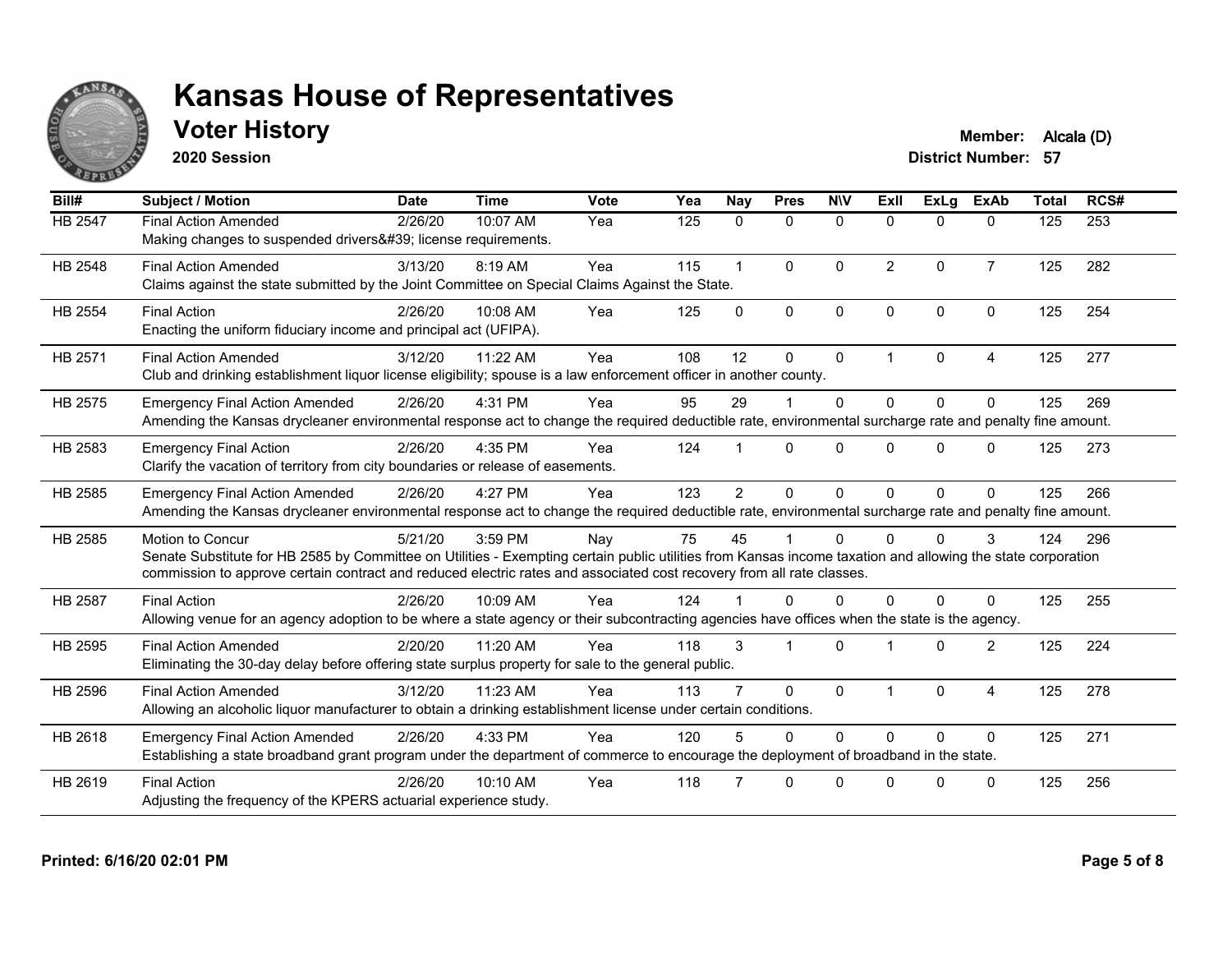

#### **Voter History Member:** Alcala (D)

**2020 Session**

| Bill#           | <b>Subject / Motion</b>                                                                                                                                                                                                                                                                                                                                                                                                                                                                                                                                                                                                                                                                                                                                                                                                                                                                                                                                                                                       | <b>Date</b> | <b>Time</b> | <b>Vote</b> | Yea | <b>Nay</b> | <b>Pres</b>    | <b>NIV</b>   | ExII           | <b>ExLg</b> | <b>ExAb</b>    | Total | RCS# |
|-----------------|---------------------------------------------------------------------------------------------------------------------------------------------------------------------------------------------------------------------------------------------------------------------------------------------------------------------------------------------------------------------------------------------------------------------------------------------------------------------------------------------------------------------------------------------------------------------------------------------------------------------------------------------------------------------------------------------------------------------------------------------------------------------------------------------------------------------------------------------------------------------------------------------------------------------------------------------------------------------------------------------------------------|-------------|-------------|-------------|-----|------------|----------------|--------------|----------------|-------------|----------------|-------|------|
| HB 2619         | Motion to Concur<br>Senate Substitute for HB 2619 by Committee on Financial Institutions and Insurance - Enacting the Kansas economic recovery loan deposit program, updating field of<br>membership requirements of credit unions and allowing privilege tax deductions on agricultural real estate loans and single family residence loans.                                                                                                                                                                                                                                                                                                                                                                                                                                                                                                                                                                                                                                                                 | 5/21/20     | 11:59 PM    | Yea         | 114 | 3          | $\Omega$       | $\Omega$     | $\Omega$       | $\Omega$    | $\overline{7}$ | 124   | 298  |
| HB 2646         | <b>Final Action</b><br>Allowing the attorney general to coordinate training for law enforcement agencies on missing and murdered indigenous people.                                                                                                                                                                                                                                                                                                                                                                                                                                                                                                                                                                                                                                                                                                                                                                                                                                                           | 2/26/20     | 10:11 AM    | Yea         | 125 | 0          | 0              | <sup>0</sup> |                | U           | 0              | 125   | 257  |
| HB 2689         | <b>Final Action Amended</b><br>Amending the angel investor tax credit with respect to the definition of qualified securities, tax credit limitations and amounts, investor requirements and extending the<br>date that credits may be allowed.                                                                                                                                                                                                                                                                                                                                                                                                                                                                                                                                                                                                                                                                                                                                                                | 3/13/20     | 8:23 AM     | Yea         | 103 | 12         |                | <sup>0</sup> |                | $\Omega$    | $\overline{7}$ | 125   | 283  |
| HB 2695         | <b>Emergency Final Action</b><br>Allowing special agents from the department of corrections to attend the Kansas law enforcement training center.                                                                                                                                                                                                                                                                                                                                                                                                                                                                                                                                                                                                                                                                                                                                                                                                                                                             | 2/26/20     | 4:34 PM     | Yea         | 125 | 0          | $\Omega$       | $\Omega$     | $\Omega$       | $\Omega$    | 0              | 125   | 272  |
| HB 2699         | <b>Final Action</b><br>Requiring court services officers to assist with child in need of care cases when directed by a judge.                                                                                                                                                                                                                                                                                                                                                                                                                                                                                                                                                                                                                                                                                                                                                                                                                                                                                 | 2/26/20     | 10:13 AM    | Nay         | 105 | 20         | $\Omega$       | $\Omega$     | $\Omega$       | $\Omega$    | $\Omega$       | 125   | 258  |
| HB 2702         | <b>Emergency Final Action</b><br>Decoupling the KIT and KIR workforce training programs from the high performance incentive fund program and enhancing the workforce training tax credit.                                                                                                                                                                                                                                                                                                                                                                                                                                                                                                                                                                                                                                                                                                                                                                                                                     | 2/26/20     | 4:32 PM     | Yea         | 125 | $\Omega$   | $\overline{0}$ | $\mathbf{0}$ | $\Omega$       | $\Omega$    | $\Omega$       | 125   | 270  |
| HB 2702         | Motion to adopt CCR<br>Enacting the Kansas taxpayer protection act; establishing notice and public hearing requirements prior to approval by a governing body to exceed its revenue neutral<br>rate for the imposition of property tax and discontinuing the city and county tax lid; providing a waiver of interest and fees on certain delinquent property taxes for a<br>period of time and delaying preparation of delinquent real estate tax list and notice; prohibiting valuation increase for real property solely as the result of normal repair,<br>replacement or maintenance of existing structure; providing for county treasurers to establish a payment plan for the payment of delinquent or nondelinquent taxes;<br>requiring the state board of tax appeals to serve orders and notices by electronic means if requested by the party; prohibiting county appraisers and the state board of<br>tax appeals from increasing the valuation of county appraised property in valuation appeals. | 5/21/20     | 11:59 PM    | Yea         | 89  | 28         | 0              | $\Omega$     | U              | $\Omega$    | 7              | 124   | 299  |
| <b>HB 2708</b>  | <b>Emergency Final Action</b><br>Creating a drug abuse treatment program for people on diversion and allowing county attorneys to enter into agreements with court services and community<br>corrections for supervision.                                                                                                                                                                                                                                                                                                                                                                                                                                                                                                                                                                                                                                                                                                                                                                                     | 2/26/20     | 4:23 PM     | Yea         | 125 | 0          | 0              | $\Omega$     | $\Omega$       | $\Omega$    | $\Omega$       | 125   | 264  |
| HB 2713         | <b>Emergency Final Action Amended</b><br>Enacting the revised uniform law on notarial acts.                                                                                                                                                                                                                                                                                                                                                                                                                                                                                                                                                                                                                                                                                                                                                                                                                                                                                                                   | 2/26/20     | 4:30 PM     | Yea         | 122 | 3          | 0              | $\mathbf 0$  | $\mathbf 0$    | $\mathbf 0$ | 0              | 125   | 268  |
| <b>HCR 5025</b> | <b>EFA Amend and Debate</b><br>Ratifying and providing the continuation of the March 12, 2020, state of disaster emergency declaration for the state of Kansas.                                                                                                                                                                                                                                                                                                                                                                                                                                                                                                                                                                                                                                                                                                                                                                                                                                               | 3/13/20     | 11:21 AM    | Yea         | 116 | 0          | 0              | <sup>0</sup> | $\overline{2}$ | 0           | $\overline{7}$ | 125   | 284  |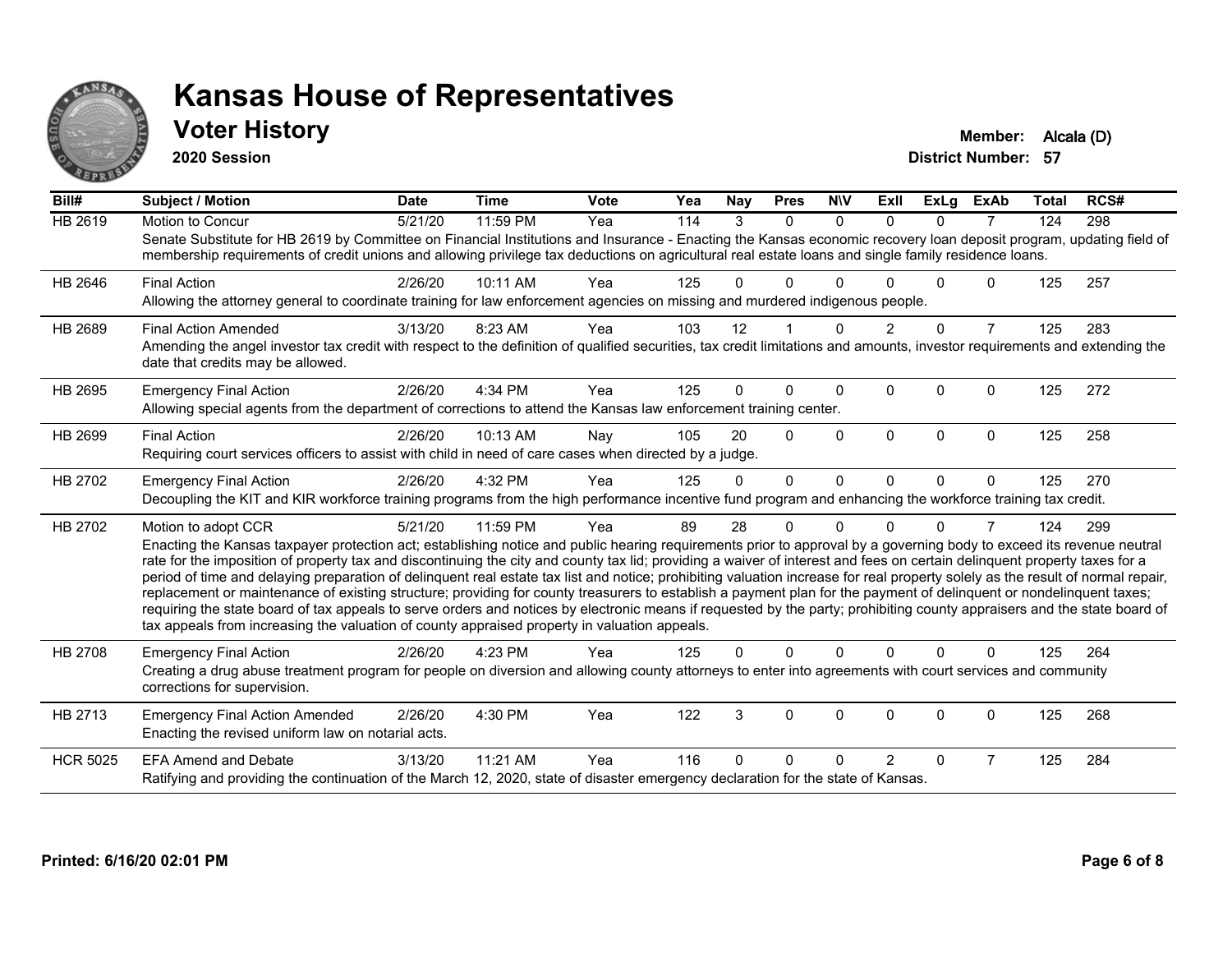

#### **Voter History Member:** Alcala (D)

**2020 Session**

| Bill#           | Subject / Motion                                                                                                                                                                                                                                                                 | <b>Date</b> | <b>Time</b> | Vote | Yea | <b>Nay</b> | <b>Pres</b> | <b>NIV</b> | ExII          | ExLg           | <b>ExAb</b> | Total | RCS# |
|-----------------|----------------------------------------------------------------------------------------------------------------------------------------------------------------------------------------------------------------------------------------------------------------------------------|-------------|-------------|------|-----|------------|-------------|------------|---------------|----------------|-------------|-------|------|
| <b>HCR 5025</b> | Motion to adopt CCR<br>Ratifying and providing the continuation of the March 12, 2020, state of disaster emergency declaration for the state of Kansas, subject to limitations.                                                                                                  | 3/19/20     | 4:11 PM     | Yea  | 115 | 0          | 0           | $\Omega$   | $\Omega$      | 0              | 10          | 125   | 293  |
| <b>SB 27</b>    | FFA Amend and Debate<br>House Substitute for SB 27 by Committee on Commerce, Labor and Economic Development - Providing for a maximum of 26 weeks of unemployment insurance<br>benefits and compensation for the pre-payment waiting period.                                     | 3/17/20     | $1:02$ PM   | Yea  | 119 |            |             |            |               |                |             | 125   | 288  |
| <b>SB 66</b>    | Motion to adopt CCR<br>Appropriations for Fy 2020, 2021 and 2022 for various state agencies.                                                                                                                                                                                     | 3/19/20     | 3:52 PM     | Yea  | 99  | 16         | $\Omega$    | $\Omega$   | $\Omega$      | 0              | 10          | 125   | 292  |
| SB 102          | FFA Amend and Debate<br>House Substitutes for SB 102 by Committee on Judiciary - Allowing the chief justice of the Kansas supreme court to extend or suspend deadlines or time limitations to<br>secure the health and safety of court users, staff and judicial officers.       | 3/16/20     | 12:13 PM    | Yea  | 113 |            | $\Omega$    | $\Omega$   | 3             | 0              |             | 125   | 285  |
| <b>SB 142</b>   | EFA Sub Bill Amended<br>House Substitute for SB No. 142 by House Committee on K-12 Education Budget - Authorizing the state board of education to grant waivers for school districts from<br>the requirement to provide a minimum number of school hours during the school term. | 3/17/20     | $10:31$ AM  | Yea  | 117 |            |             |            |               |                |             | 125   | 287  |
| SB 155          | <b>Final Action</b><br>Cemetery district territory deannexed from the territory of Valley Center.                                                                                                                                                                                | 2/7/20      | $4:08$ PM   | ExLg | 119 |            | $\Omega$    | 3          | $\Omega$      | $\mathfrak{p}$ | $\Omega$    | 125   | 210  |
| SB 173          | <b>EFA Amend and Debate</b><br>House Substitute for SB 173 by Committee on Appropriations - Providing for the Eisenhower legacy transportation plan.                                                                                                                             | 3/16/20     | 7:20 PM     | Yea  | 103 | 16         |             | O          | $\mathcal{P}$ | 0              | 3           | 125   | 286  |
| SB 173          | Motion to adopt CCR<br>House Substitute for SB 173 by Committee on Appropriations - Providing for the Eisenhower legacy transportation plan.                                                                                                                                     | 3/19/20     | 12:04 PM    | Yea  | 112 |            |             | U          | <sup>0</sup>  | $\Omega$       | 10          | 125   | 291  |
| <b>SCR 1613</b> | <b>Final Action</b><br>Amending the bill of rights of the constitution of the state of Kansas to reserve to the people the right to regulate abortion through their elected state representatives<br>and senators.                                                               | 2/7/20      | $4:07$ PM   | ExLg | 80  | 43         |             |            |               | 2              | $\Omega$    | 125   | 209  |